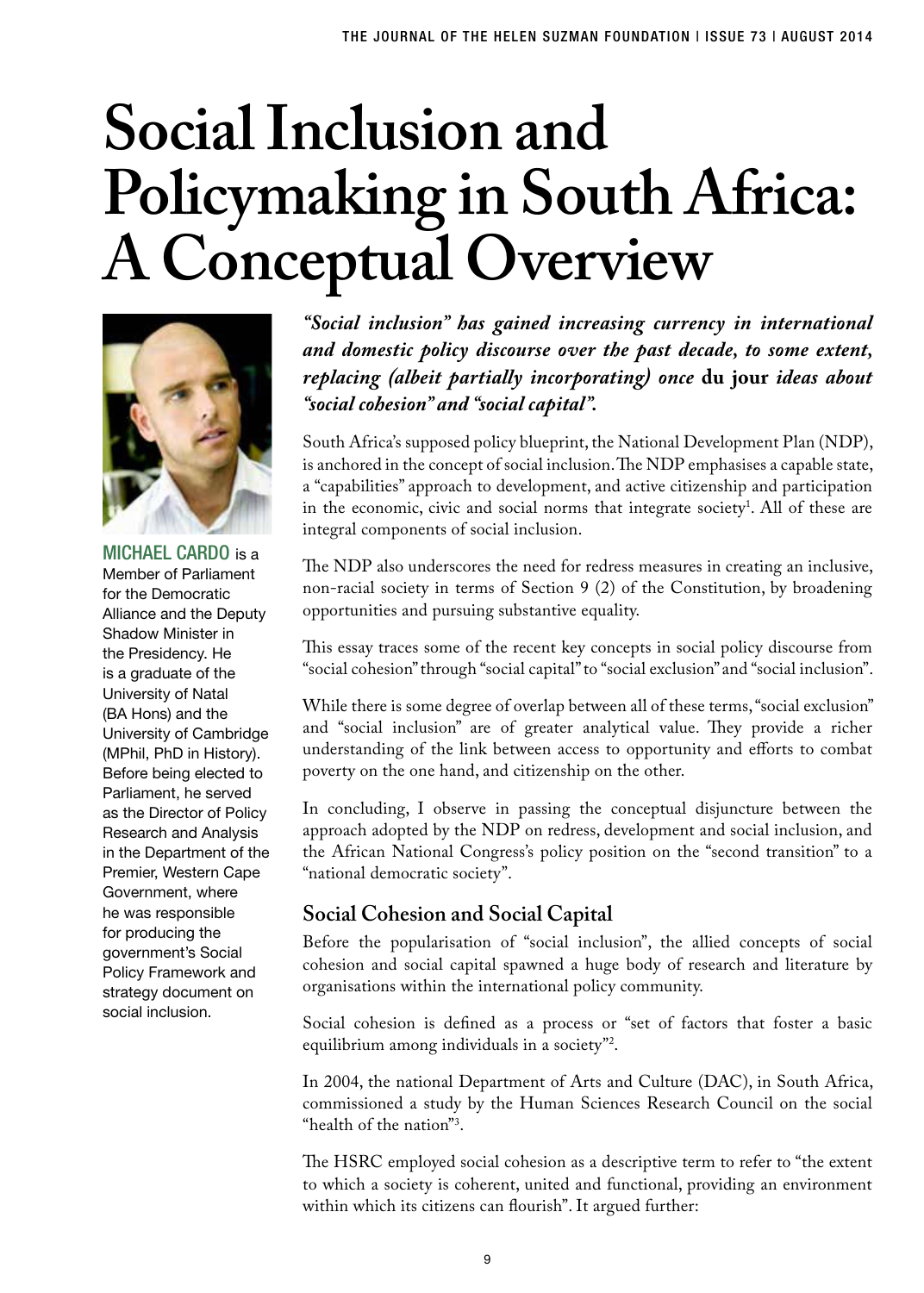Social cohesion is deemed to be present by the extent to which participants and observers of society find the lived existence of citizens to be relatively peaceful, gainfully employed, harmonious and free from deprivation.

In 2012, DAC produced a "National Social Cohesion Strategy"4 that defines social cohesion as "the degree of social integration … in communities and society at large, and the extent to which mutual solidarity finds expression among individuals and communities".

This formed the basis for discussion at a "National Summit on Social Cohesion" in Kliptown in July 2012.

Now, social cohesion is evidently a desirable objective, but harmonious societies or societies in equilibrium are not necessarily, by definition, *inclusive* societies – societies *for all*. For example, feudal societies may have been in equilibrium but they were certainly not inclusive. They did not recognise or give scope to the full, equal and active citizenship of all members of society.

*For example, feudal societies may have been in equilibrium but they were certainly not inclusive. They did not recognise or give scope to the full, equal and active citizenship of all members of society.*

In contrast with social cohesion, definitions of social capital tend to focus on networks and relations of trust and reciprocity within these networks.

Putnam<sup>3</sup> defines social capital in terms of four features of communities: the existence of community networks; civic engagement or participation in community networks; a sense of community identity, solidarity and equality with other community members; and norms of trust and reciprocal help and support.

There are various types of social capital.

*Bonding social capital* refers to internal cohesion or connectedness within relatively homogenous groups, like families.

*Bridging social capital* refers to the level and nature of contact and engagement between different communities, across racial, gendered, linguistic and class divides.

*Linking social capital* refers to relations between individuals and groups in different social strata in a hierarchy where power, social status and wealth are accessed by different groups<sup>6</sup>.

Social cohesion and social capital have both been used by governments, nongovernmental organisations and inter-governmental organisations as conceptual tools for public policy. The World Bank,<sup>7</sup> in particular, enthusiastically adopted social capital, which it defines with reference to social cohesion:

Social capital refers to the institutions, relationships, and norms that shape the quality and quantity of a society's social interactions. Increasing evidence shows that social cohesion is critical for societies to prosper economically and for development to be sustainable. Social capital is not just the sum of the institutions which underpin a society – it is the glue that holds them together.

The World Bank concedes, however, that it is difficult to measure social capital.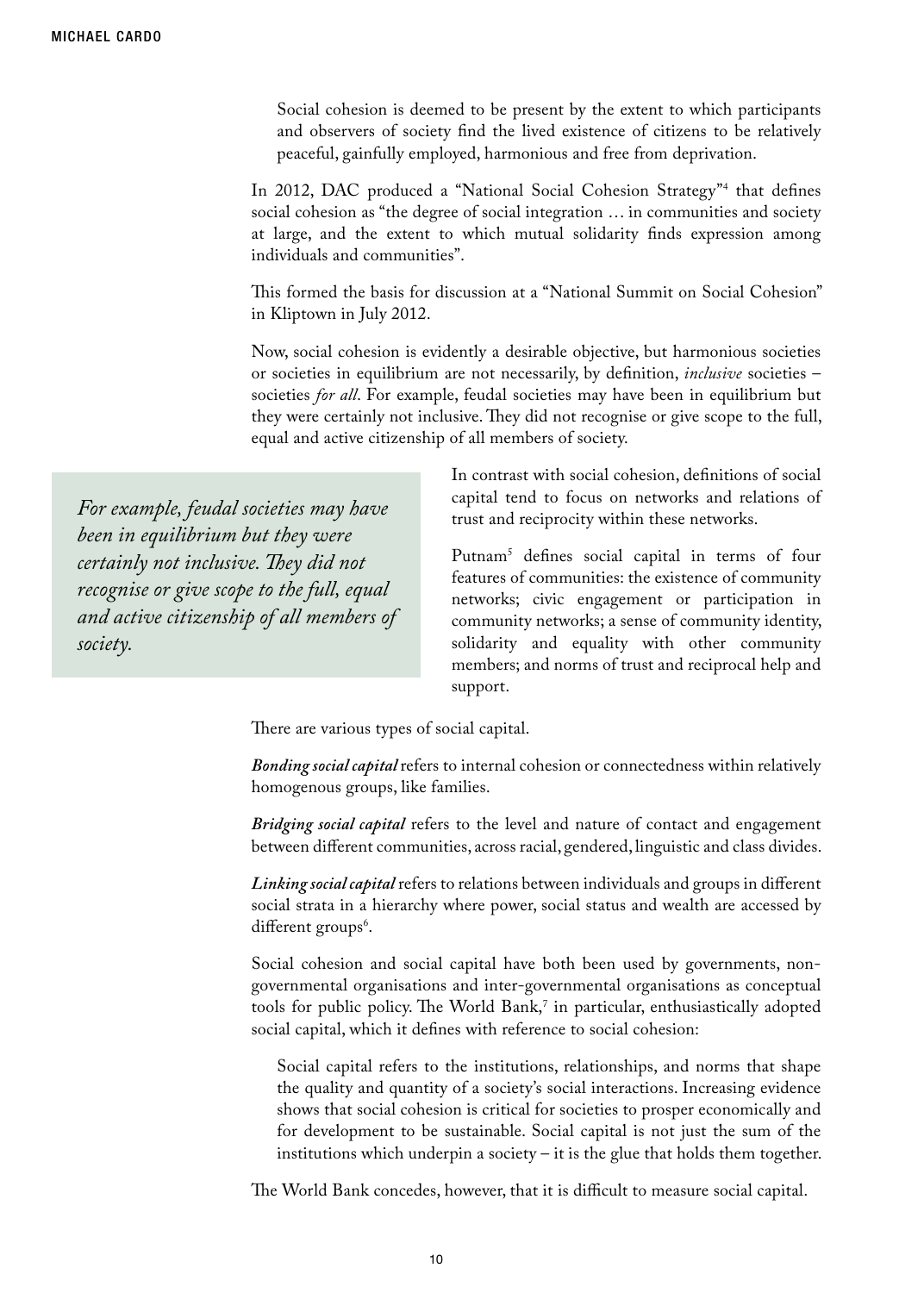Furthermore, social capital is not necessarily desirable. Halpern<sup>8</sup> suggests that organised criminals or gangs comprise a social network with shared norms but they do not constitute a societal good. Portes' cites the downsides of social capital as the exclusion of outsiders, restriction on individual freedom and a downward levelling of norms.

Like social capital, social cohesion is not a ready-made tool for public policy. It is vague. The slipperiness of the concept makes it difficult to translate social cohesion into a set of tangible strategic outcomes with measurable indicators.

### **Towards a New Conceptual Framework**

One of the main drawbacks of social cohesion and social capital as conceptual and analytical tools, then, is their lack of rigour.

Over the past 30 years, "social exclusion" and "social inclusion" have increasingly been used in the literature on social policy. Nevertheless, there is a close link between them and social cohesion and social capital. As Phillips<sup>10</sup> argues: 'there is a strong but complex relationship between social inclusion (mostly as an outcome but also as a process), social exclusion (mostly as a process but also as an outcome) and the social cohesiveness of societies'.

Jones and  $Smyth<sup>11</sup>$  argue that the concept of social exclusion deepens understandings of poverty and provides a conceptual link between access to opportunity and citizenship.

*Definitions of social exclusion may include all or some of the following elements: disadvantage experienced by individuals, households, spatial areas or population groups in relation to certain norms of social, economic or political activity; the social, economic and institutional processes through which disadvantage is produced; and the outcomes or consequences of those processes on individuals, groups or communities.* 

In particular, social exclusion broadens the conventional framework that posits poverty as a lack of resources relative to needs. In this way, it complements Peter Townsend's<sup>12</sup> seminal analysis of poverty in terms of relative deprivation and Amartya Sen's<sup>13</sup> notion of capability deprivation: the idea that citizens are excluded from society if they do not have the power, the opportunity or the means to lead a life they value, and thereby achieve substantive freedom.

The ideas of agency and individual responsibility (alongside rights) are central to the discourse on social inclusion and citizenship. The "rights and responsibilities" of citizenship is a theme that suggests that social inclusion should be viewed as a fundamental right and 'capability'14, since being able to be included into society is a critical aspect of citizenship.

## **What is Social Exclusion?**

In 1997, the UK government established a Social Exclusion Unit that defined social exclusion as 'a shorthand label for what can happen when individuals or areas suffer from a combination of linked problems such as unemployment, poor skills, low incomes, poor housing, high crime environments, bad health and family breakdown'15.

Definitions of social exclusion may include all or some of the following elements: disadvantage experienced by individuals, households, spatial areas or population groups in relation to certain norms of social, economic or political activity; the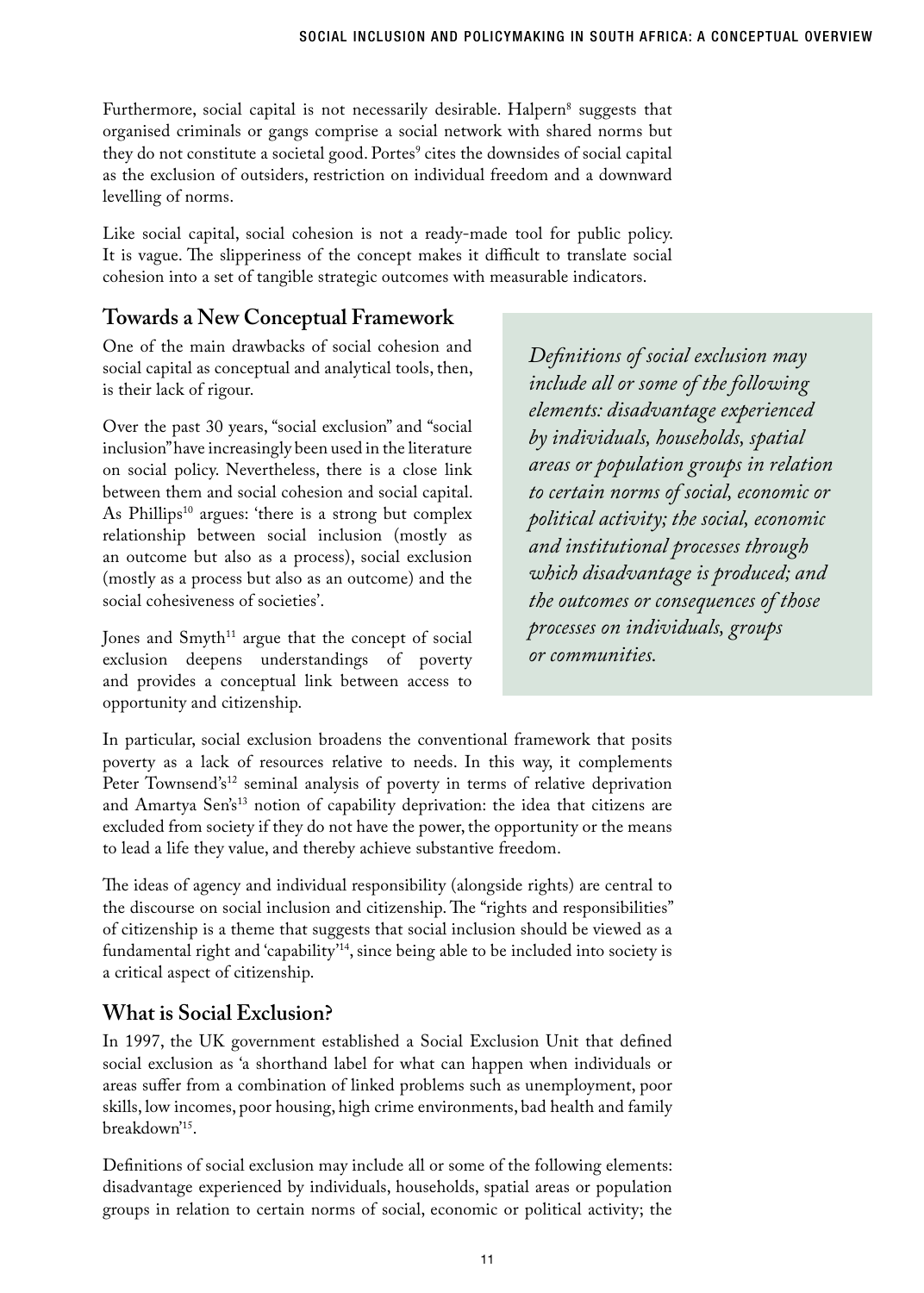social, economic and institutional processes through which disadvantage is produced; and the outcomes or consequences of those processes on individuals, groups or communities<sup>16</sup>.

The European Commission defines social exclusion as:

The multiple and changing factors resulting in people being excluded from the normal exchanges, practices and rights of modern society. Poverty is one of the most obvious factors, but social exclusion also refers to inadequate rights in housing, education, health and access to services. It affects individuals and groups, particularly in urban and rural areas, who are in some way subject to discrimination or segregation; and it emphasises the weaknesses in the social infrastructure and the risk of allowing a two-tier society to become established by default.<sup>17</sup>

In sum, social exclusion is the involuntary exclusion of individuals and groups from society's political, economic and societal processes, which prevents their full participation in society.

*Poverty and social exclusion are driven up and down by demographic trends such as youth unemployment, lone parents, teenage mothers and inmigration from other provinces.*

Social exclusion is the denial (or non-realisation) of the different dimensions of citizenship – civic, economic, social and cultural – either through lack of access to opportunity or failure to use that opportunity. Such opportunities take the form of education, healthcare, housing, safety, and neighbourhoods that are linked physically (through transport and amenities) and socially (through social capital and trust).

Poverty and social exclusion are both a cause and effect of socially dysfunctional behaviours such as substance abuse, violent crime and domestic abuse. Poverty and social exclusion are driven up and down by demographic trends such as youth unemployment, lone parents, teenage mothers and in-migration from other provinces.

#### **Social Exclusion and Multidimensional Notions of Poverty**

Contemporary understandings of human development have stressed that a lack of economic resources is not the only determinant of poverty. Resources cannot be understood divorced from their social context.

Poverty is increasingly being framed in terms of the capacity to *participate* in the society in which citizens live.

In Europe, the term social exclusion originated in the social policy discourse of the French socialist governments of the 1980s and referred to a disparate group of people living on the margins of society – especially those without access to the system of social insurance<sup>18</sup>.

However, the European Commission<sup>19</sup> has argued for a more multidimensional understanding of the 'nature of the mechanisms whereby individuals and groups are excluded from taking part in the social exchanges, from the component practices and rights of social integration'.

Alongside economic resources and employment, health, education, affordable access to other public services such as justice, housing, civil rights, security,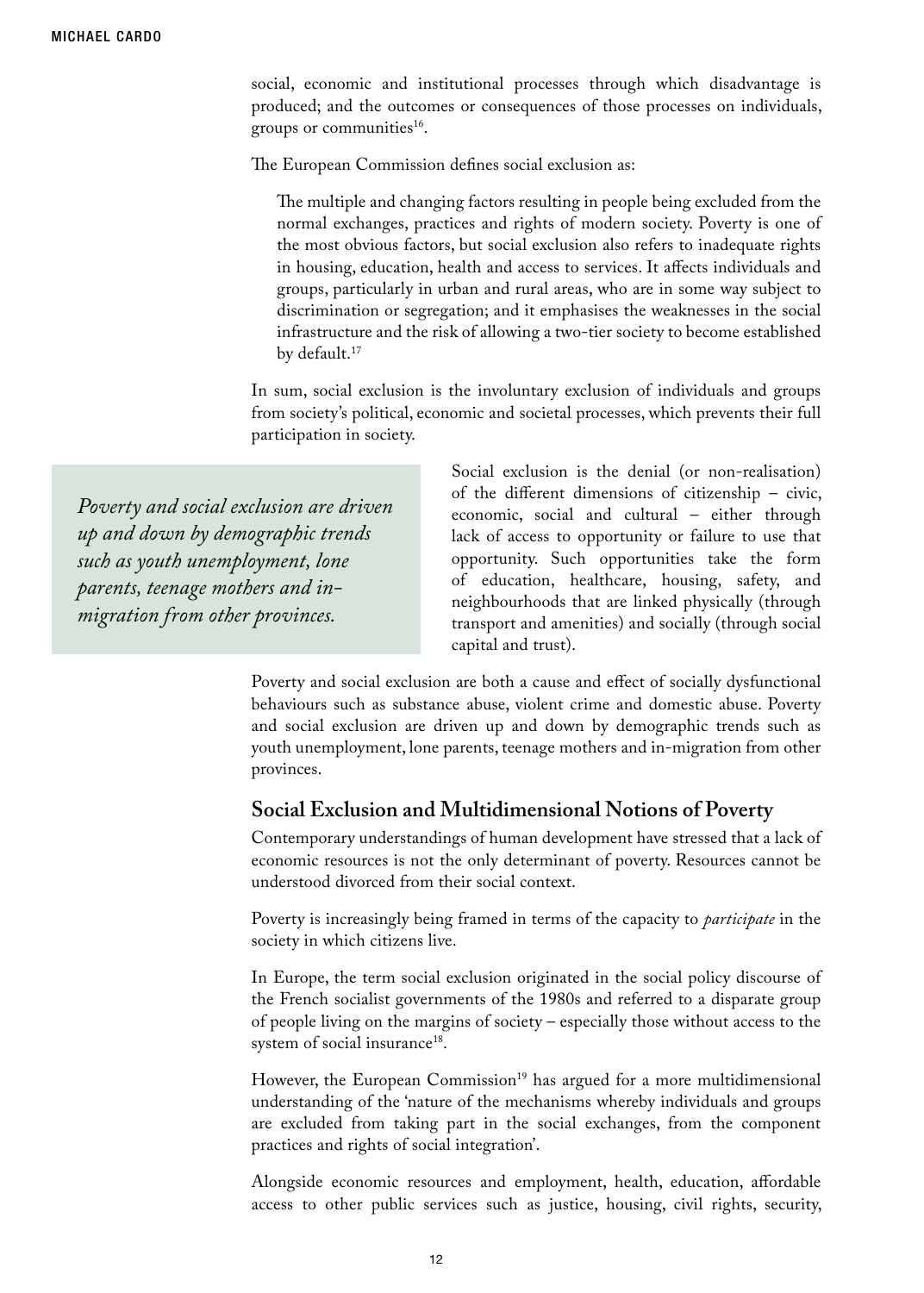well-being, information and communications, mobility, social and political participation, leisure and culture also need to be taken into account. This provides for a multidimensional portfolio of indicators on social exclusion.

Globally, a multidimensional approach to poverty and social inclusion has long underpinned efforts to promote development. The foreword to the first *Human Development Report*<sup>20</sup> set out the position in 1990:

The purpose of development is to offer people more options. One of their options is access to income – not as an end in itself but as a means to acquiring human well being. But there are other options as well, including long life, knowledge, political freedom, personal security, community participation and guaranteed Human Rights. People cannot be reduced to a single dimension as economic creatures $21$ .

Five years later, the Copenhagen Declaration on Social Development<sup>22</sup> and the Programme Action of the World Summit for Social Development<sup>23</sup> highlighted the various manifestations of poverty:

Poverty has various manifestations, including lack of income and productive resources sufficient to ensure sustainable livelihoods; hunger and

*The poor, it said, 'are often treated badly by the institutions of state and society and excluded from voice and power in those institutions'*

malnutrition; ill health; limited or lack of access to education and other basic services; increased morbidity and mortality from illness; homelessness and inadequate housing; unsafe environment; and social discrimination and exclusion. It is also characterized by a lack of participation in decision-making and in civil, social and cultural life"24

The *World Development Report*25 was entitled "Attacking Poverty", and in his foreword to the Report (p.v), the then President of the World Bank, James Wolfensohn, referred to 'the now established view of poverty as encompassing not only low income and consumption but also low achievement in education, health, nutrition, and other areas of human development'.

The *World Development Report*26 opened by referring to "poverty's many dimensions" and stressed that these went beyond hunger, lack of shelter, ill health, illiteracy and lack of education. The poor, it said, 'are often treated badly by the institutions of state and society and excluded from voice and power in those institutions'

#### **From Social Exclusion to Social Inclusion**

There is no consensus in the literature that social inclusion and exclusion are two ends of a continuum or that they are binary opposites, even though much of the literature tacitly assumes this.

Steinert<sup>27</sup> distinguishes between *integration and participation* as potential opposites to exclusion. He rejects integration (which he equates with 'inclusion') as being too passive and normative. In a similar vein, Barry<sup>28</sup> notes that highly socially integrated societies can be marked by large inequalities of power and status.

Walker and Wigfield contrast inclusion and exclusion as follows:

If social exclusion is the denial (or non-realisation) of different dimensions of citizenship then the other side of the coin, social inclusion, is the degree to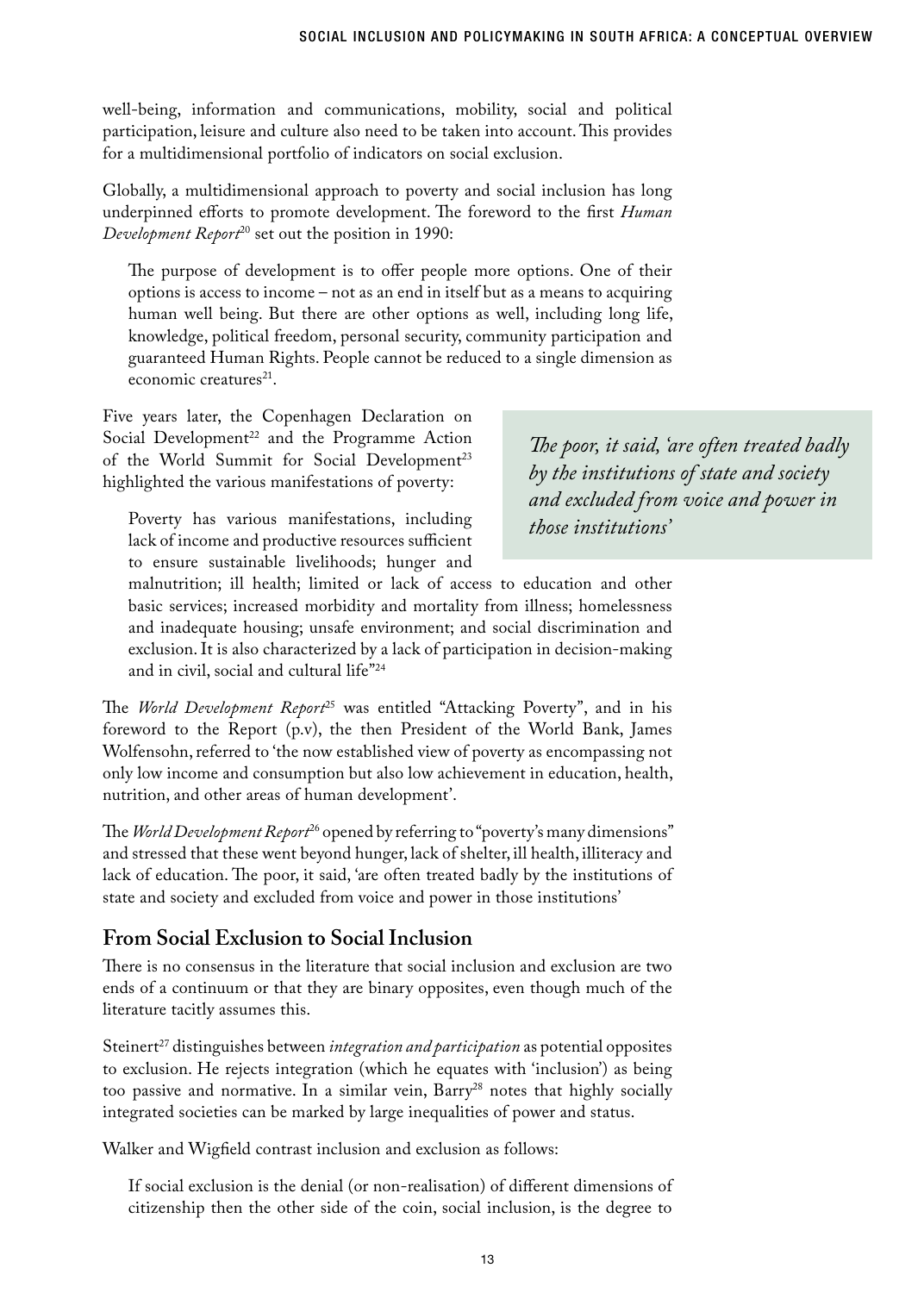which such citizenship is realised. Formally we might define social inclusion as the degree to which people are and feel integrated in the different relationships, organisations, sub-systems and structures that constitute everyday life<sup>29</sup>.

As a process, then, social inclusion refers both to integration into social, economic and civic life and the pursuit of active citizenship as well as a means to counter poverty understood in the sense of capability deprivation.

An inclusive society is a society for all, in which every individual – each with rights and responsibilities – feels he or she has an active role to play, thus reducing the risk of social dysfunction and disintegration.

**Social Inclusion and Redress**

*South Africa needs to build a more equitable society where opportunity is not defined by race, gender, class or religion. This would mean building people's capabilities through access to quality education, health care and basic services, as well as enabling access to employment, and transforming ownership patterns of the economy.*

The NDP's overriding goal is to eliminate poverty and reduce inequality through a virtuous cycle of economic growth and development. To do this, it advocates a new approach to policy – one that moves from "a passive citizenry receiving services from the state" to one that "systematically includes the socially and economically excluded", where people are "active champions of their own development", and where government works to "develop people's capabilities to lead the lives they desire".30

Generally, then, the NDP is anchored in the concept of social inclusion. Its vision is of an inclusive non-

racial society as described in the preamble to – and founding provisions of – the South African Constitution.

Specifically, Chapter 15<sup>31</sup>, on "Transforming society and uniting the country" deals with "promoting economic and social inclusion, … active citizenry and… the crafting of a social compact".This chapter departs from the premise that a "capabilities" approach to development is "critical to broadening opportunities, an essential element of the nation-building process". It elaborates:

South Africa needs to build a more equitable society where opportunity is not defined by race, gender, class or religion. This would mean building people's capabilities through access to quality education, health care and basic services, as well as enabling access to employment, and transforming ownership patterns of the economy. Redress measures that seek to correct imbalances of the past should be strengthened.

Yet it is instructive to note that the NDP is critical of the way in which some of the existing models of redress have been implemented – in particular the Employment Equity Act, which the NDP notes "does not encourage the appointment of people without the requisite qualifications, experience or competence".

The NDP underscores the fact that race and gender need to be considered alongside qualifications and experience, and that skills- and staff-development should be at the centre of employment equity plans.

On other redress measures such as black economic empowerment and land